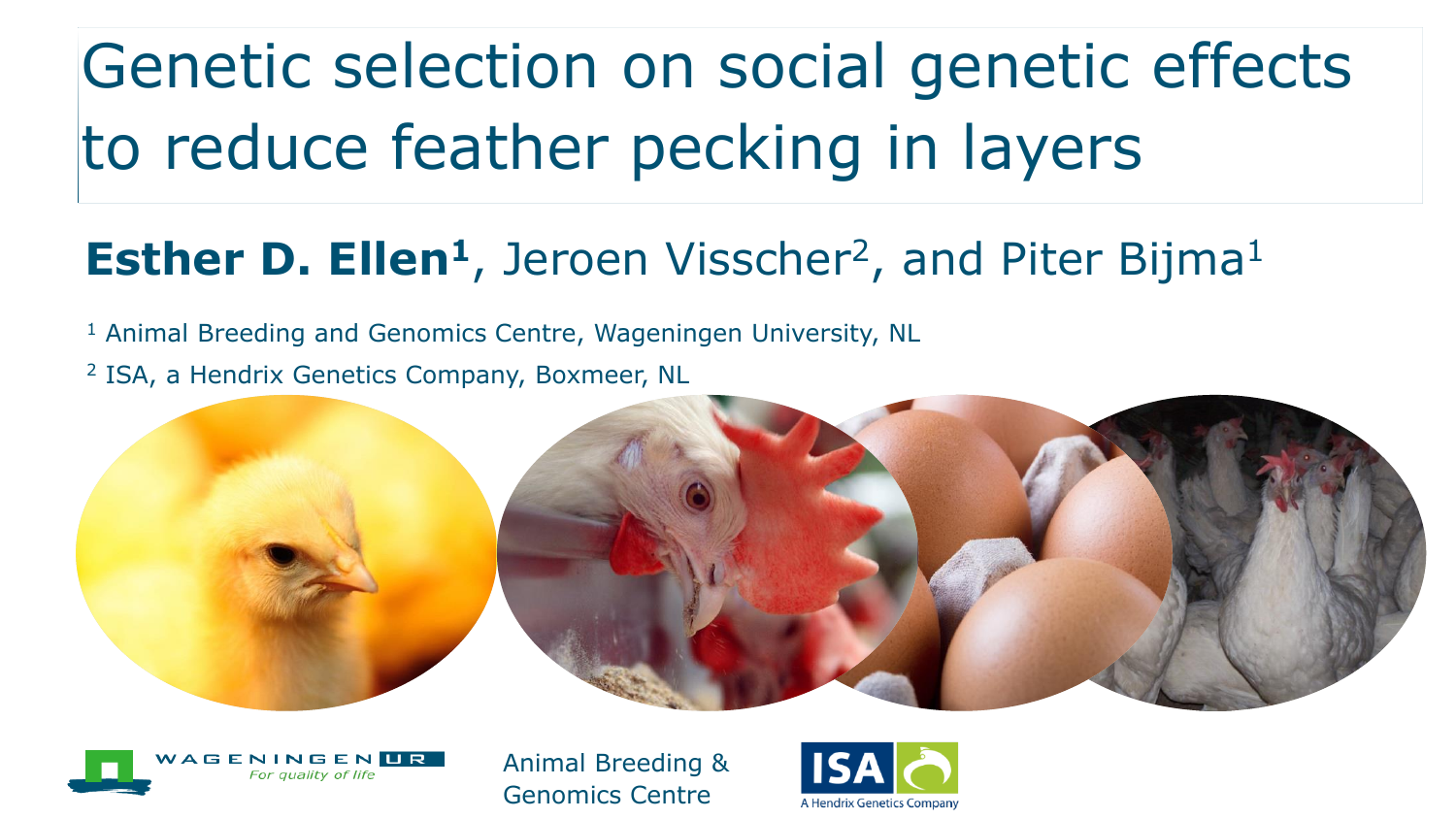# Acknowledgement



www.hendrix-genetics.com www.breed4food.com



#### Financial contribution:



The genetics of robustness in laying hens





Social interactions in domestic animals: Turning competition into cooperation

Genomic solutions for socially-affected traits: Genetic architecture and improvement of survival in cannibalistic laying hens



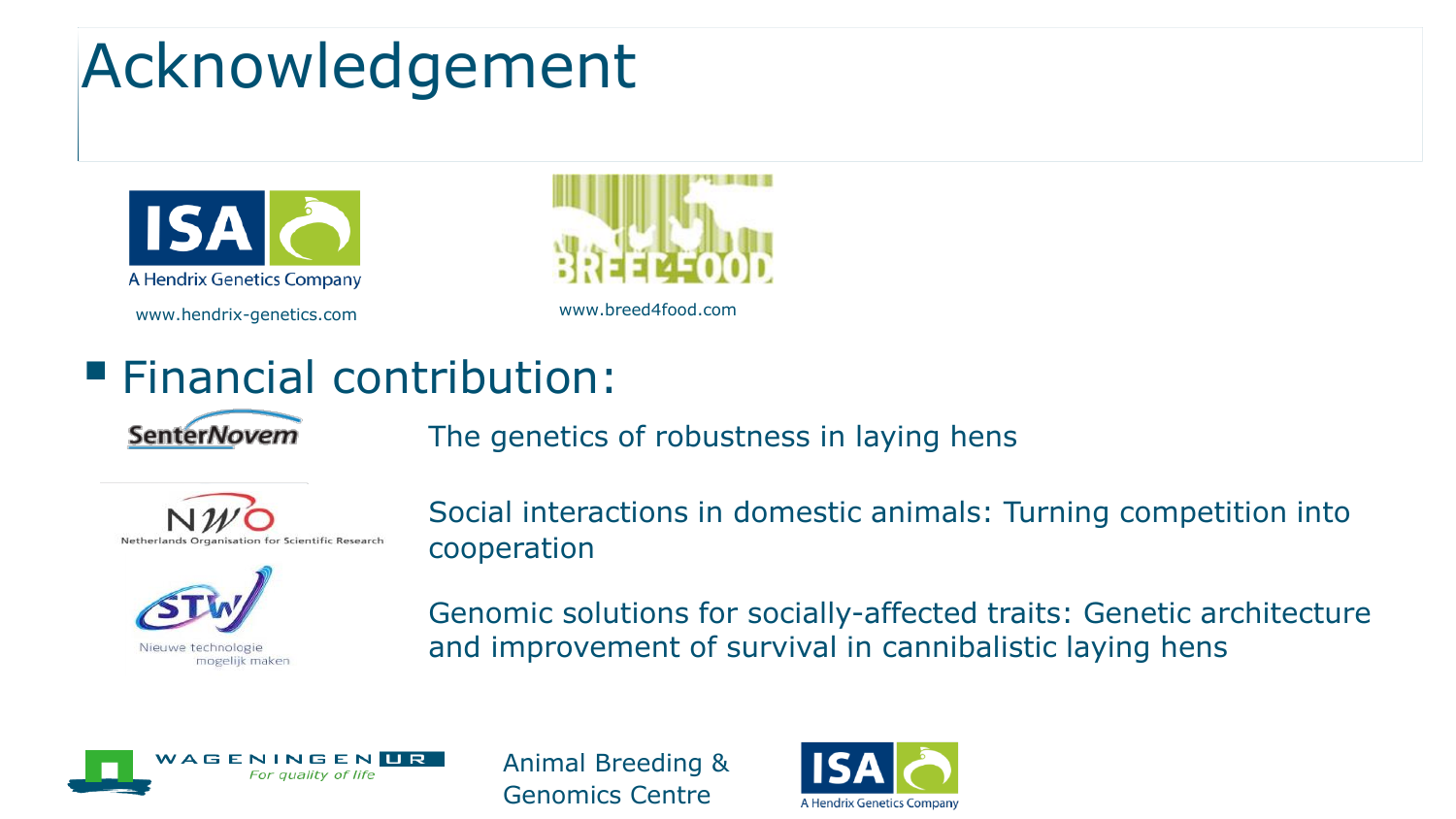# Feather pecking



# Welfare problems **Mortality Economic losses**



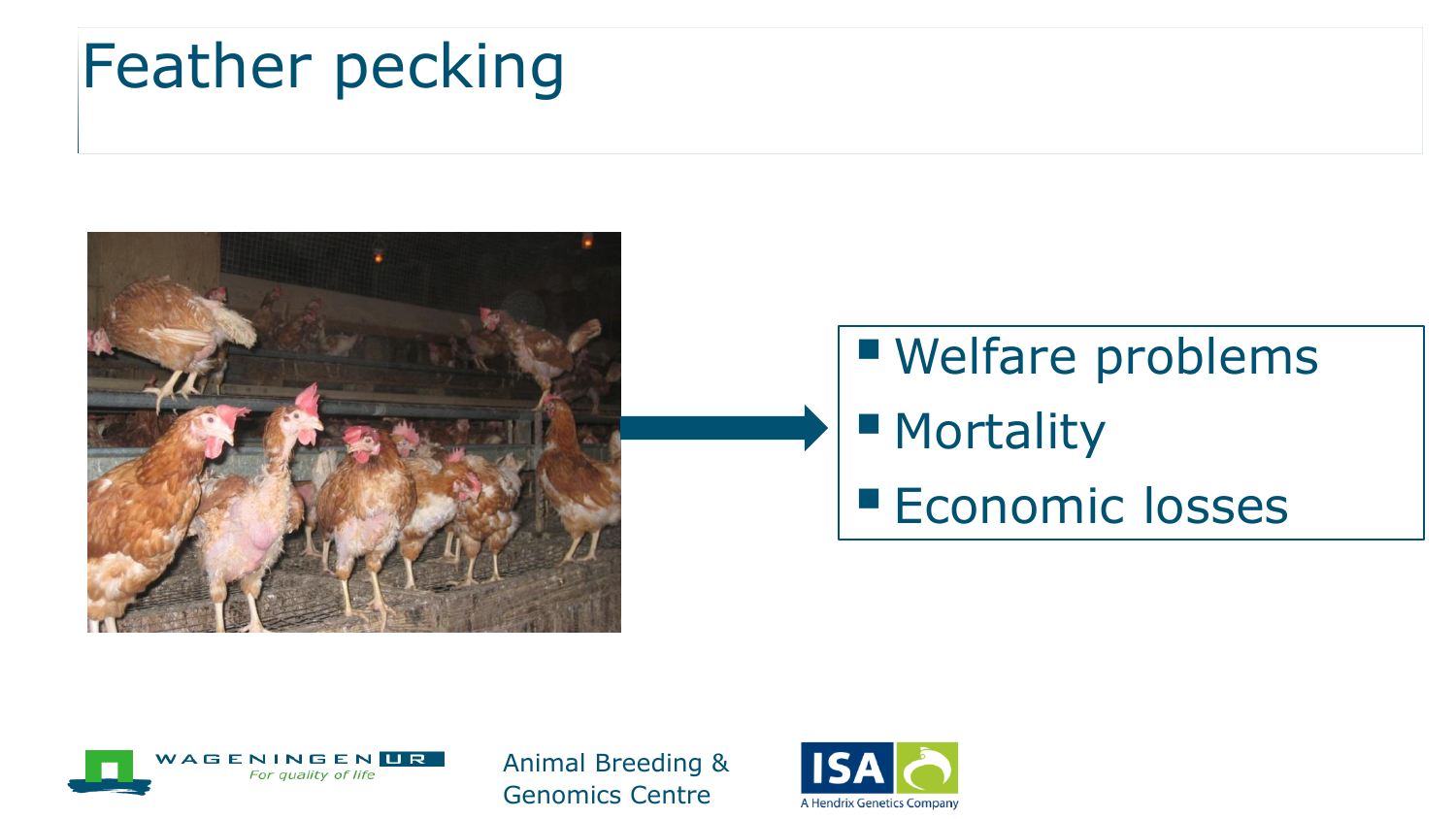## Multi-factorial

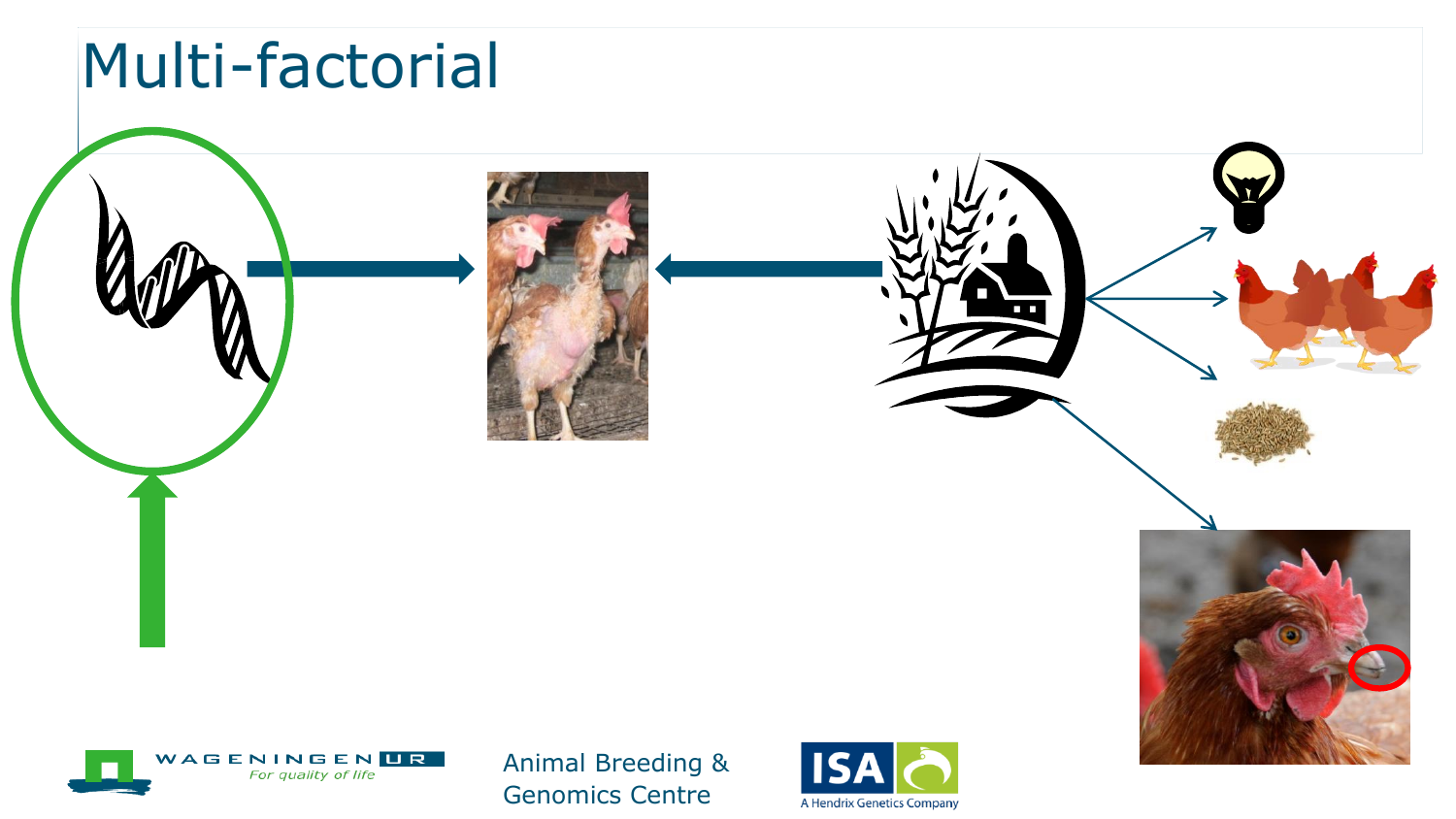## Genetic selection





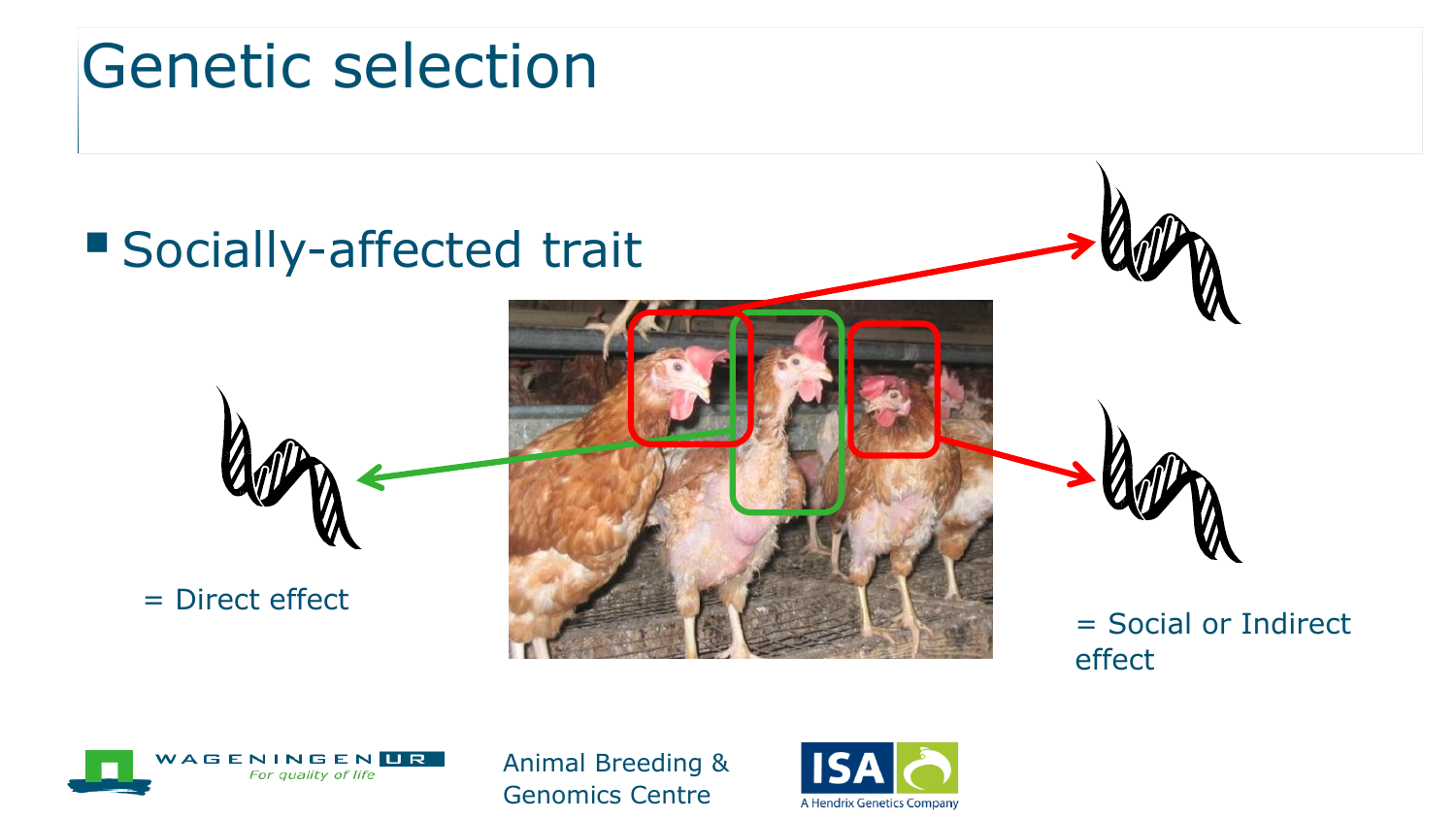# Feather pecking behaviour

**Behavioural observations** 

- Time consuming
- Expensive



- Difficult to collect data on both victim and pecker
- $\triangleright$  Difficult to apply in animal breeding
- **Solution: Statistical methods**



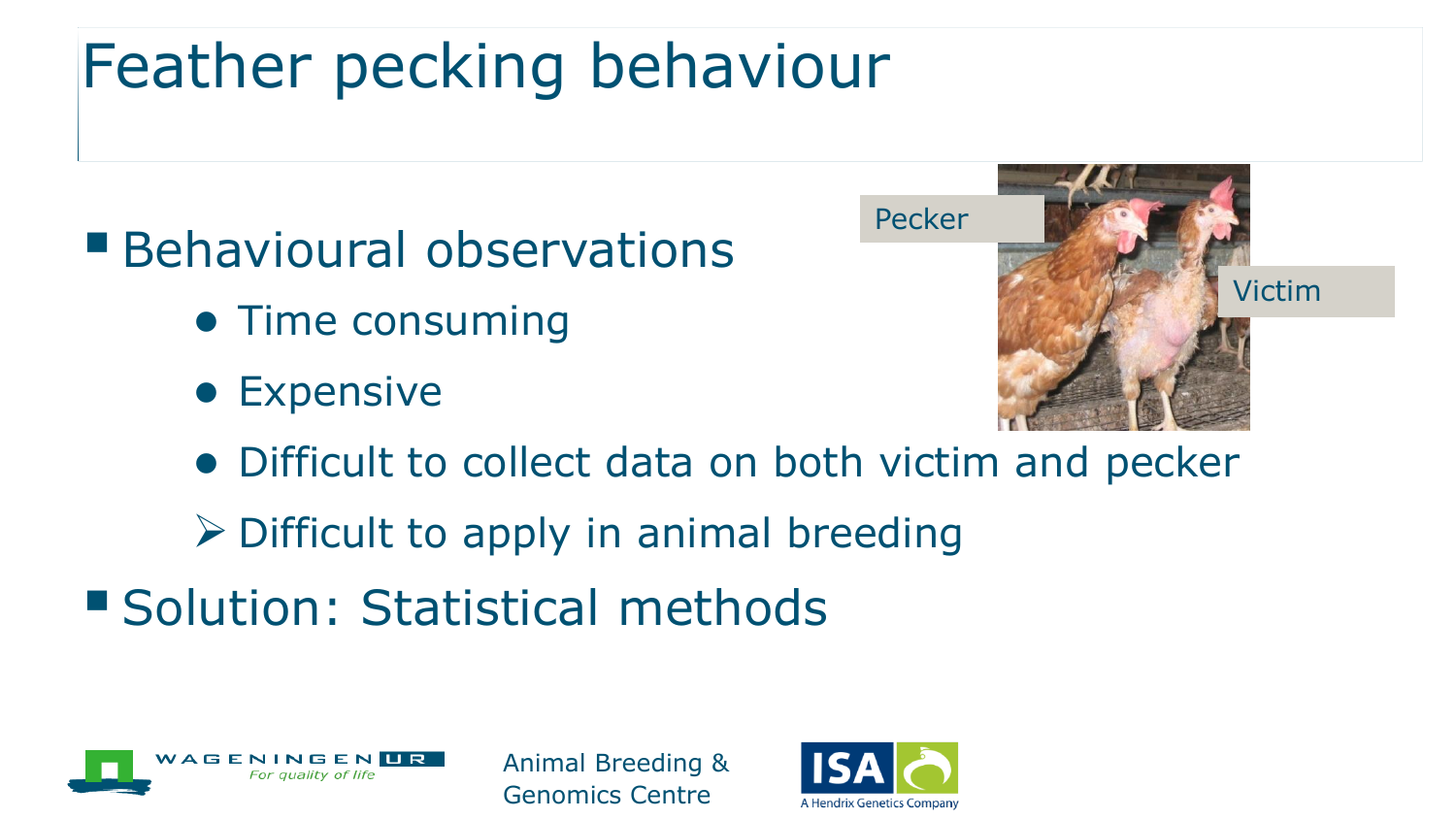## Statistical methods

**Allows to identify victim and pecker Using direct-indirect effects model** 

• Victim -  $h^2$  4 - 10%

$$
T^2 10 - 54\%
$$

• Pecker (group member)  $\rightarrow$ 

33% - 94% of total genetic variation

Bijma et al., 2007; Ellen et al., 2008; Peeters et al., 2012; Brinker et al., 2014



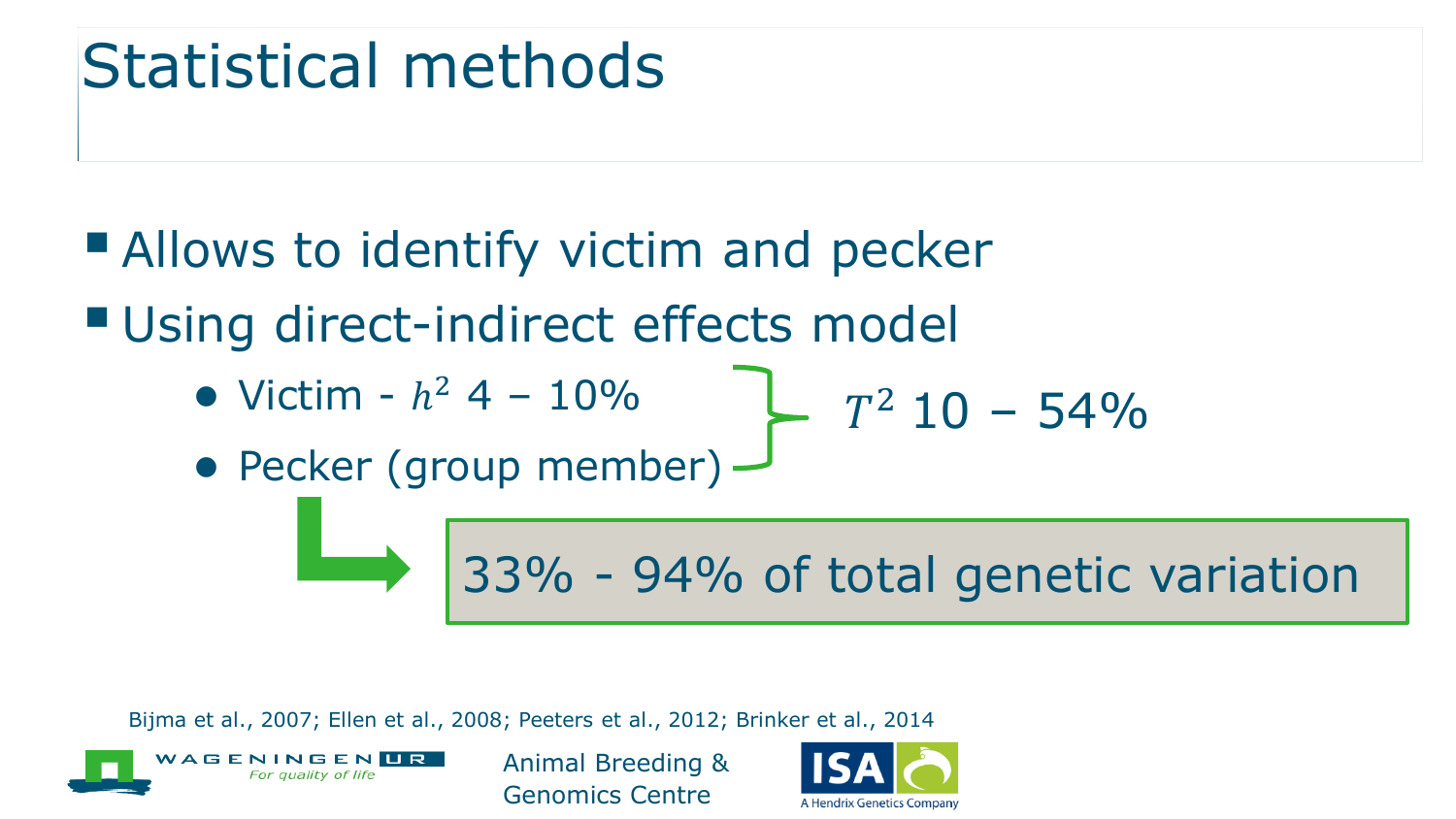# Selection against feather pecking

### ■ Takes into account social genetic effects

## ■ Collect individual egg performance

## **Selection based on relatives**







![](_page_7_Picture_8.jpeg)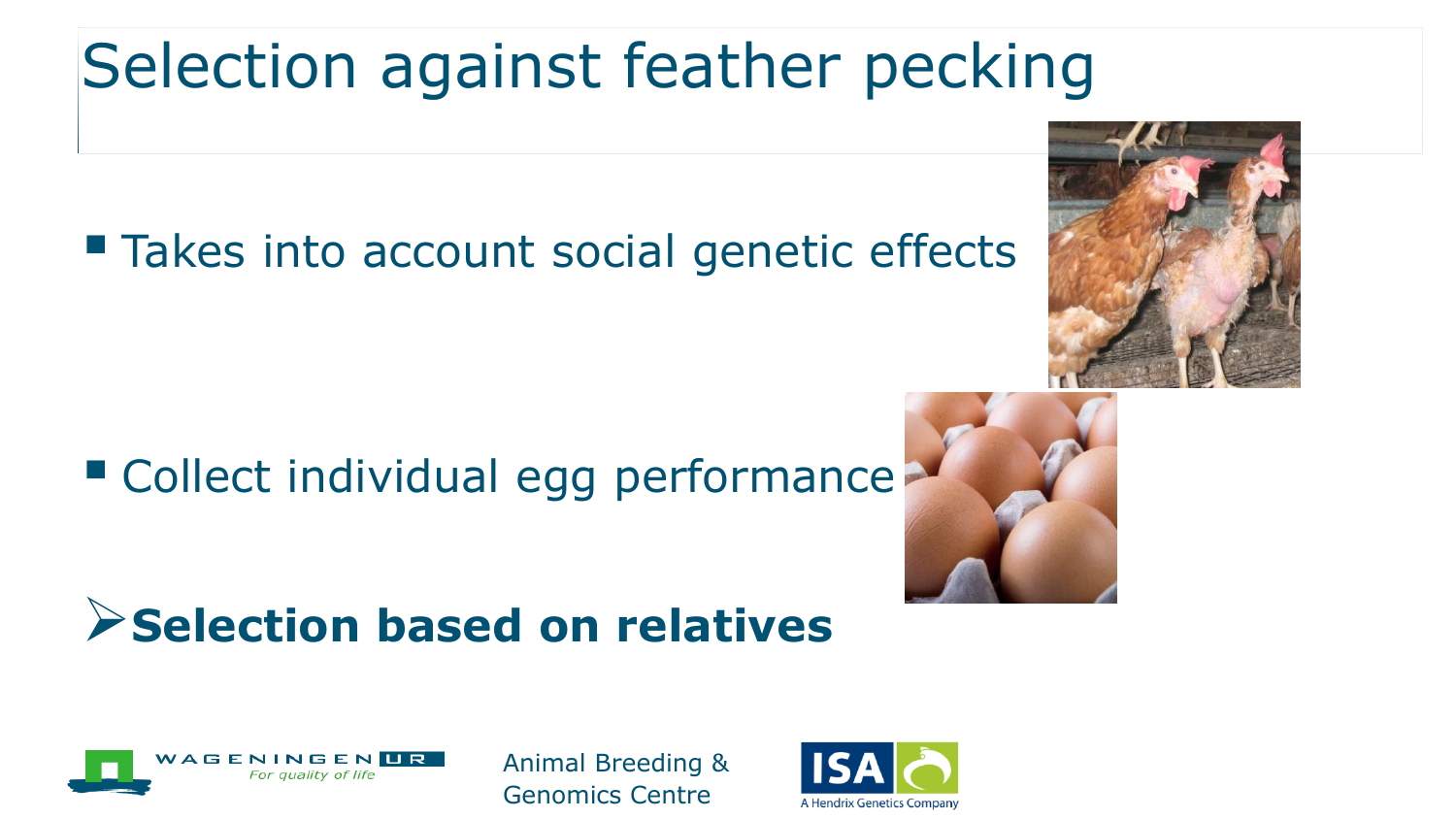![](_page_8_Picture_0.jpeg)

### To select against mortality due to feather pecking in purebred layer line

#### Using selection based on relatives

![](_page_8_Picture_3.jpeg)

![](_page_8_Picture_4.jpeg)

Selection candidates Sibs kept in family groups

![](_page_8_Picture_7.jpeg)

![](_page_8_Picture_9.jpeg)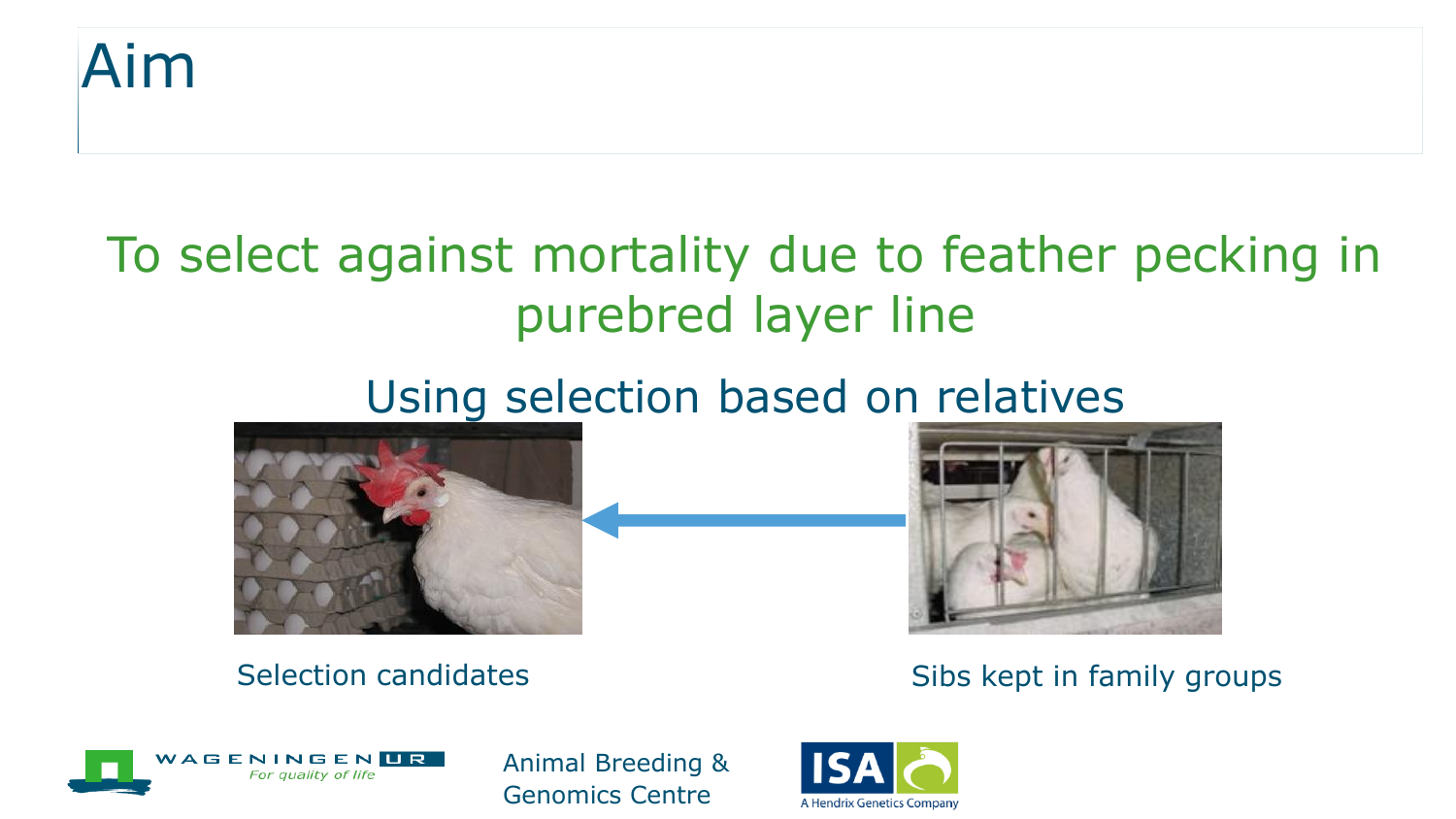## **Material**

### **Population:**

![](_page_9_Picture_2.jpeg)

#### **Trait: survival time**

#### Generations: 6

**Locations:** 1. NL1 2. NL2 3. CA1

![](_page_9_Picture_6.jpeg)

![](_page_9_Picture_8.jpeg)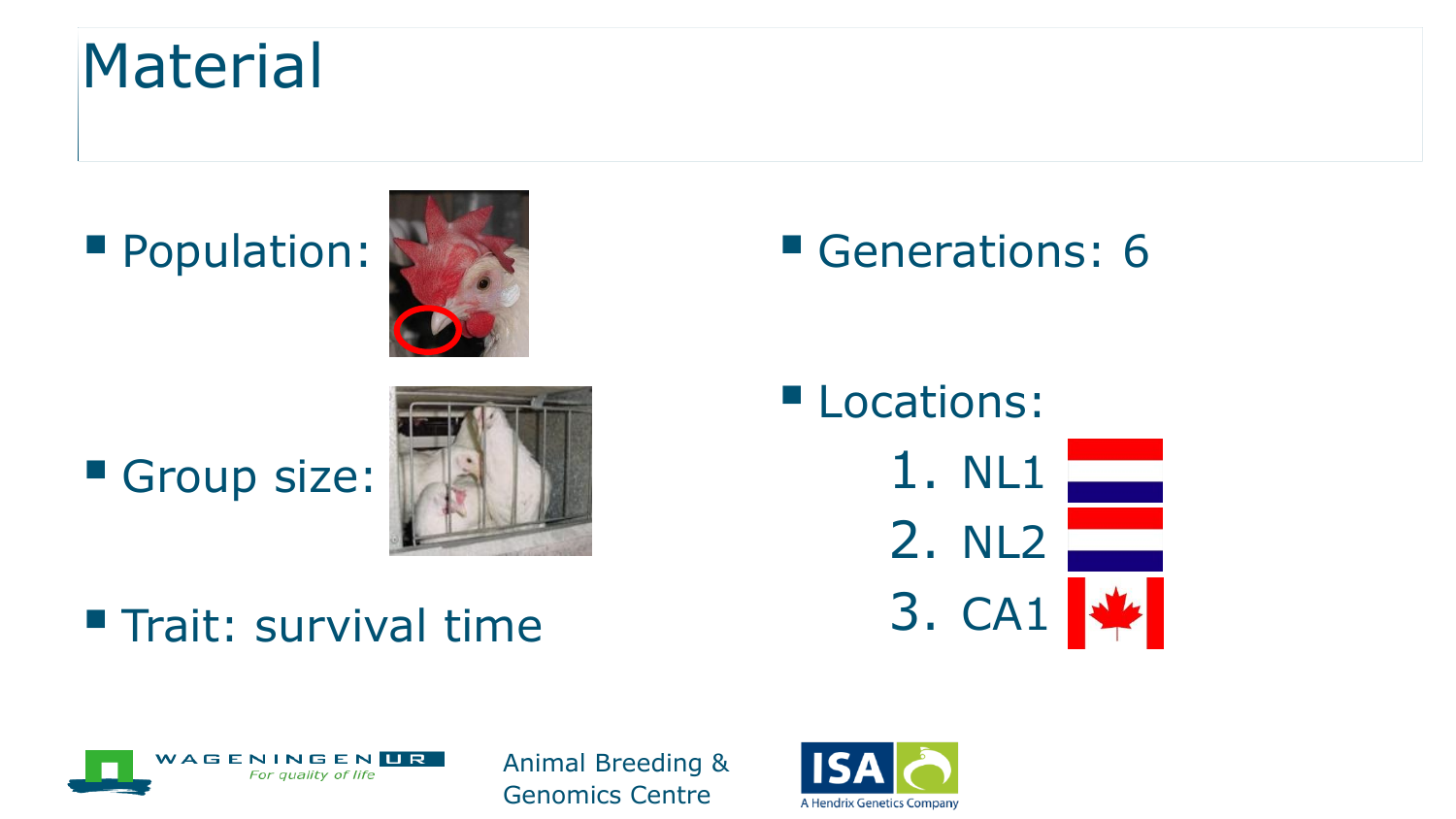# Design selection experiment

![](_page_10_Figure_1.jpeg)

#### **For each generation:**

- Sibs of High were housed individually
- Selection: hens were  $\sim$  55 weeks of age

![](_page_10_Picture_5.jpeg)

![](_page_10_Picture_7.jpeg)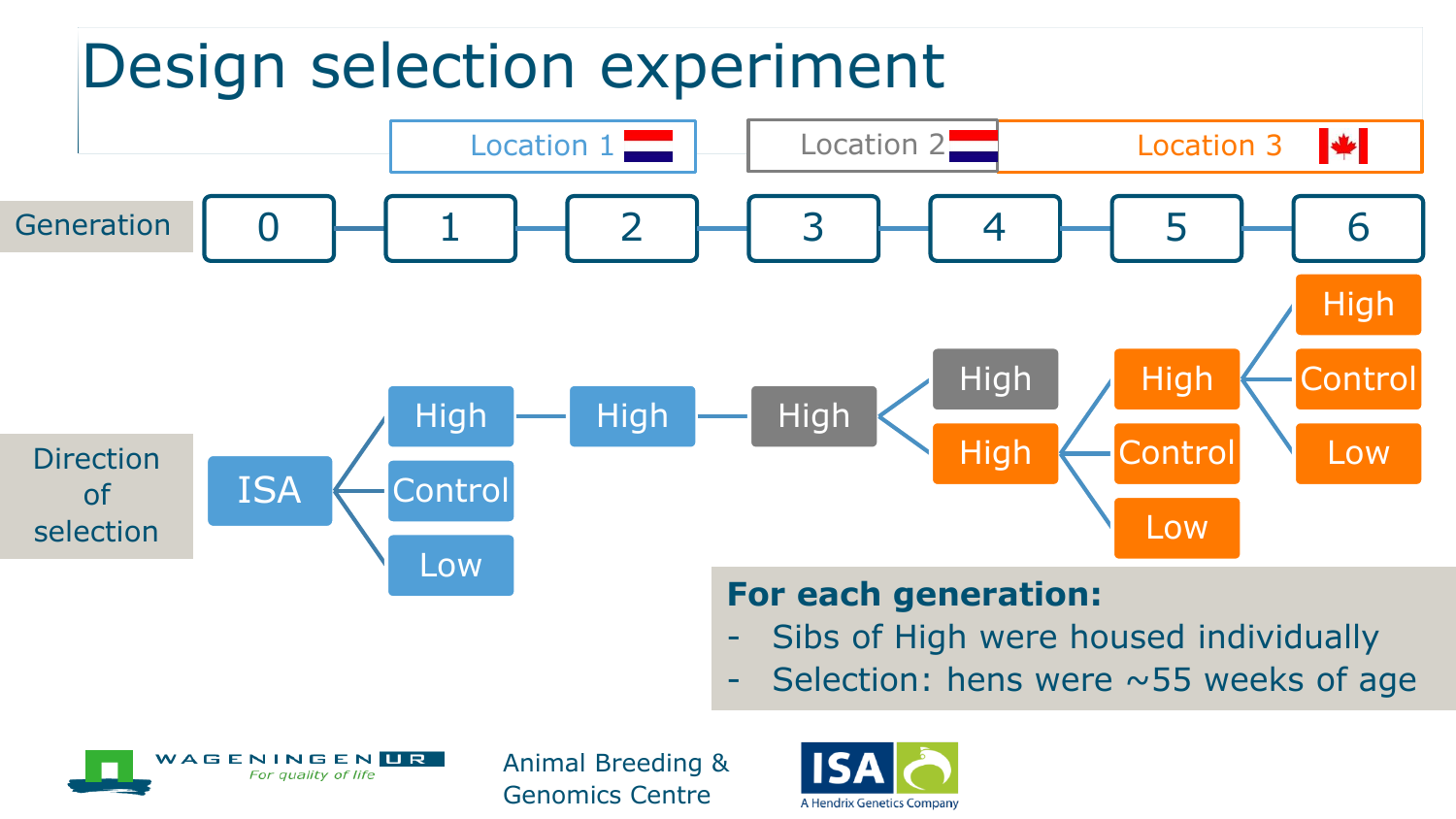# Survival per generation

![](_page_11_Figure_1.jpeg)

![](_page_11_Picture_2.jpeg)

![](_page_11_Picture_4.jpeg)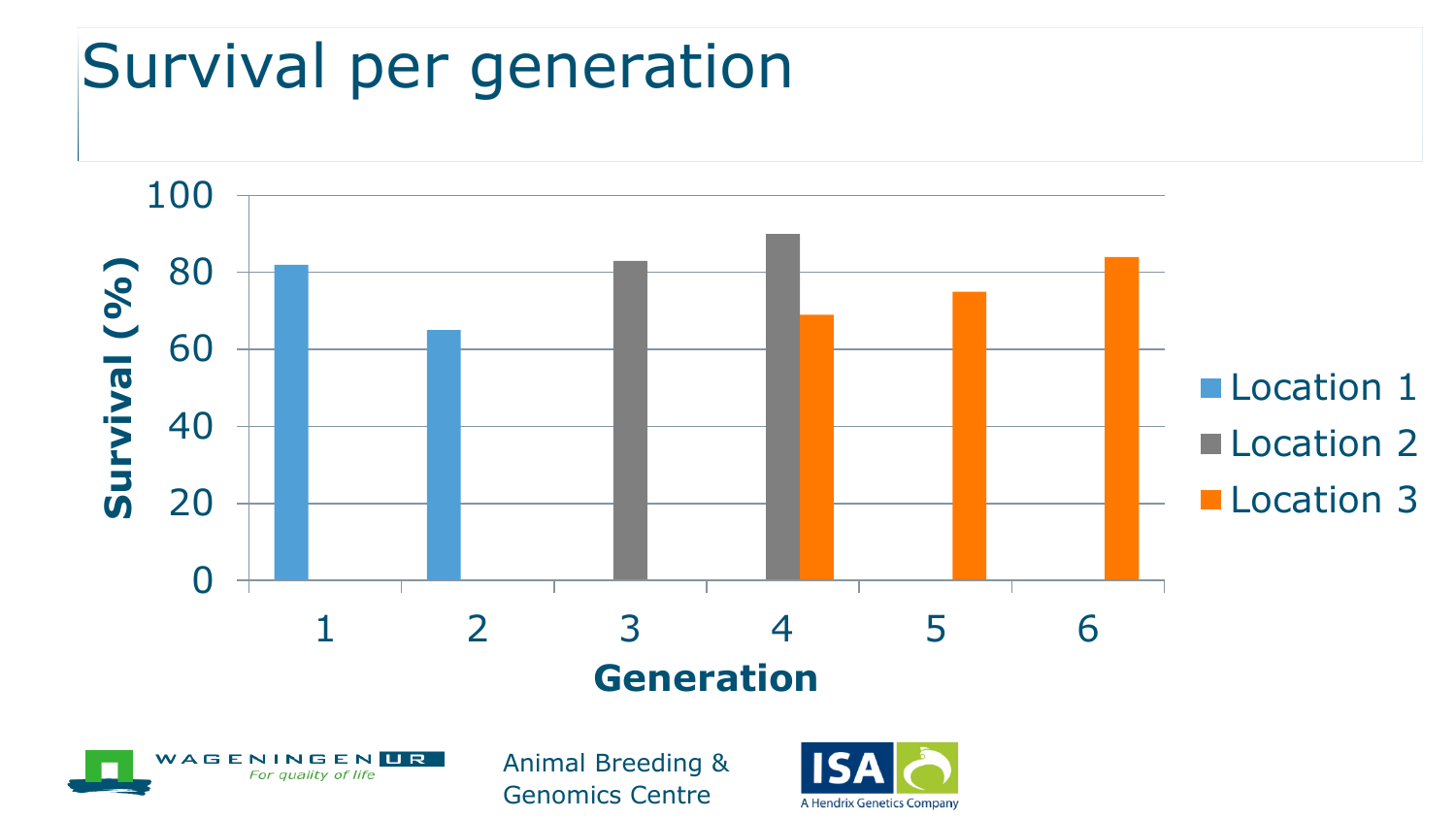# Survival per generation

![](_page_12_Figure_1.jpeg)

**Large effect of location on survival** 

**Not possible to calculate response to selection over generations** 

![](_page_12_Picture_4.jpeg)

![](_page_12_Picture_6.jpeg)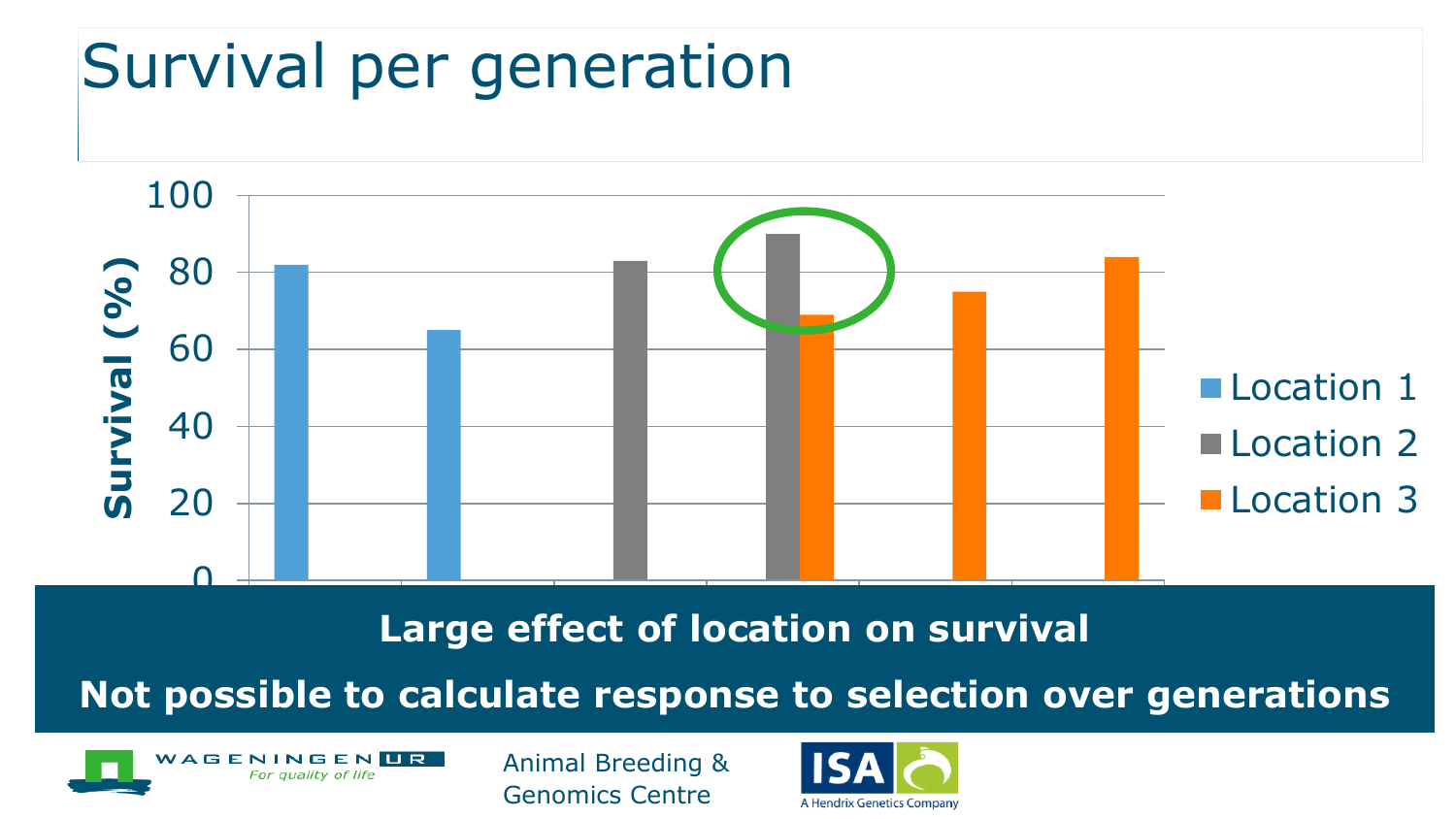# Design selection experiment

![](_page_13_Figure_1.jpeg)

#### **Possible to calculate response to selection**

![](_page_13_Picture_3.jpeg)

![](_page_13_Picture_5.jpeg)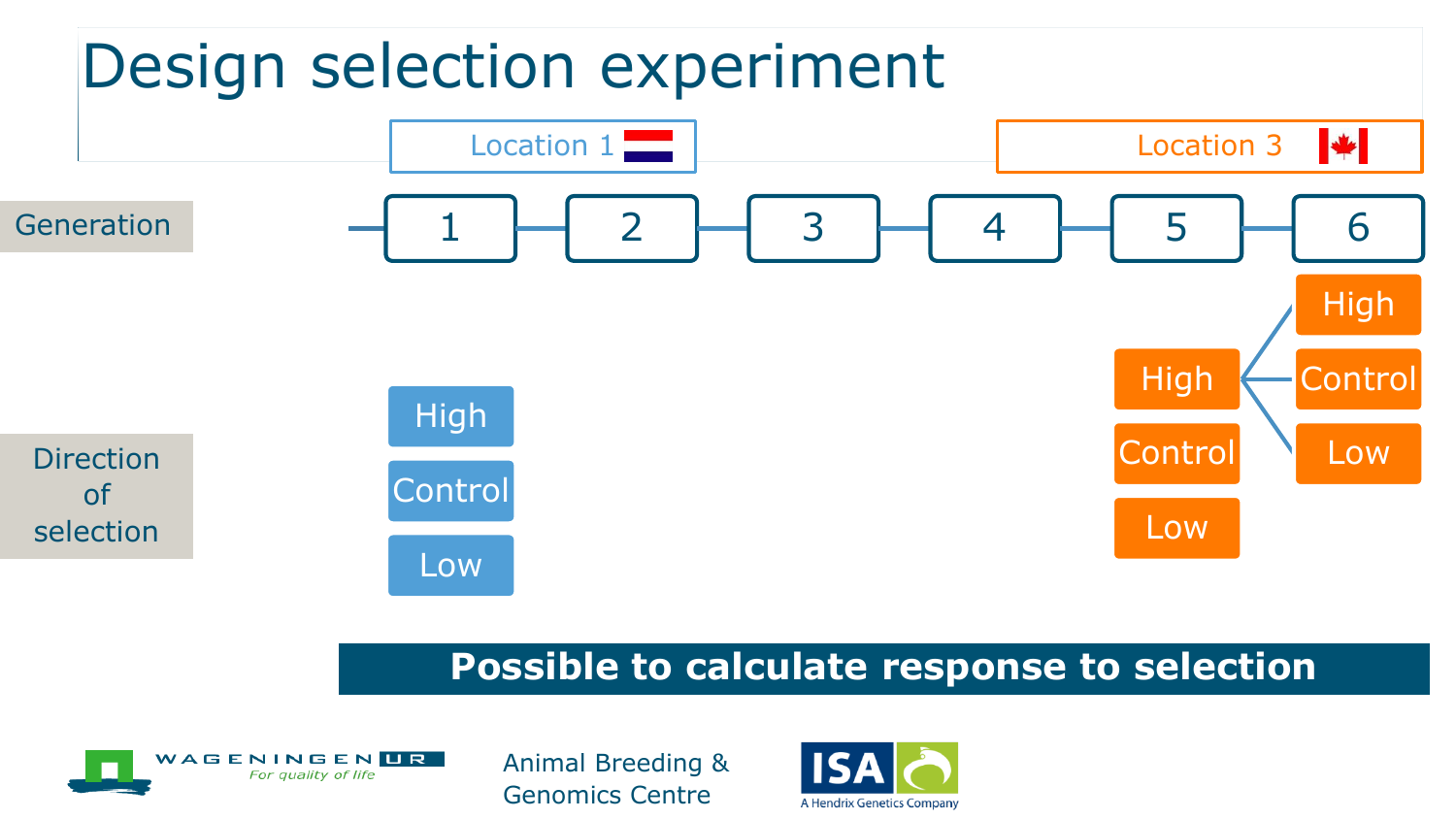## Survival time and ΔG

![](_page_14_Figure_1.jpeg)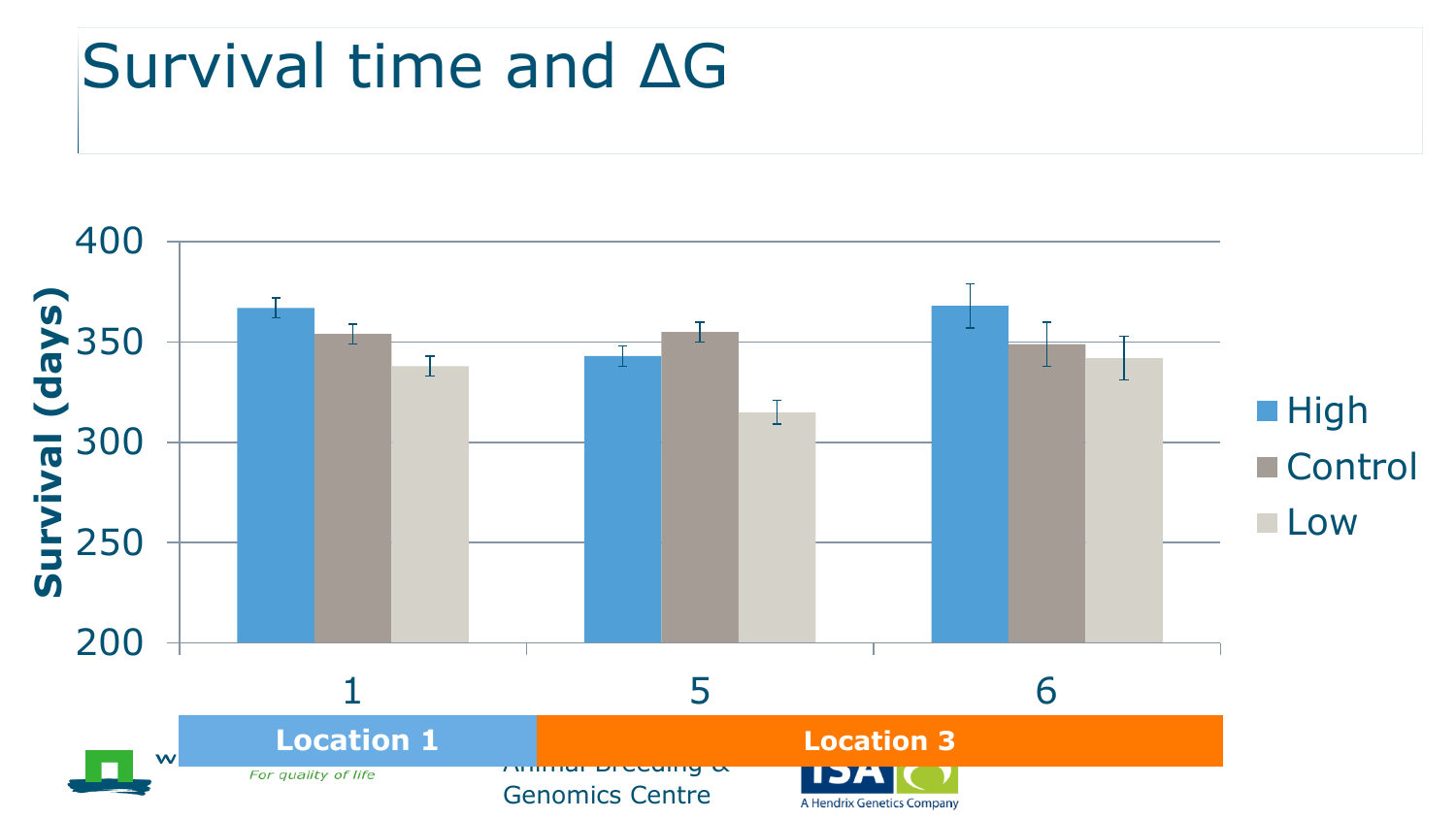## Survival time and ΔG

![](_page_15_Figure_1.jpeg)